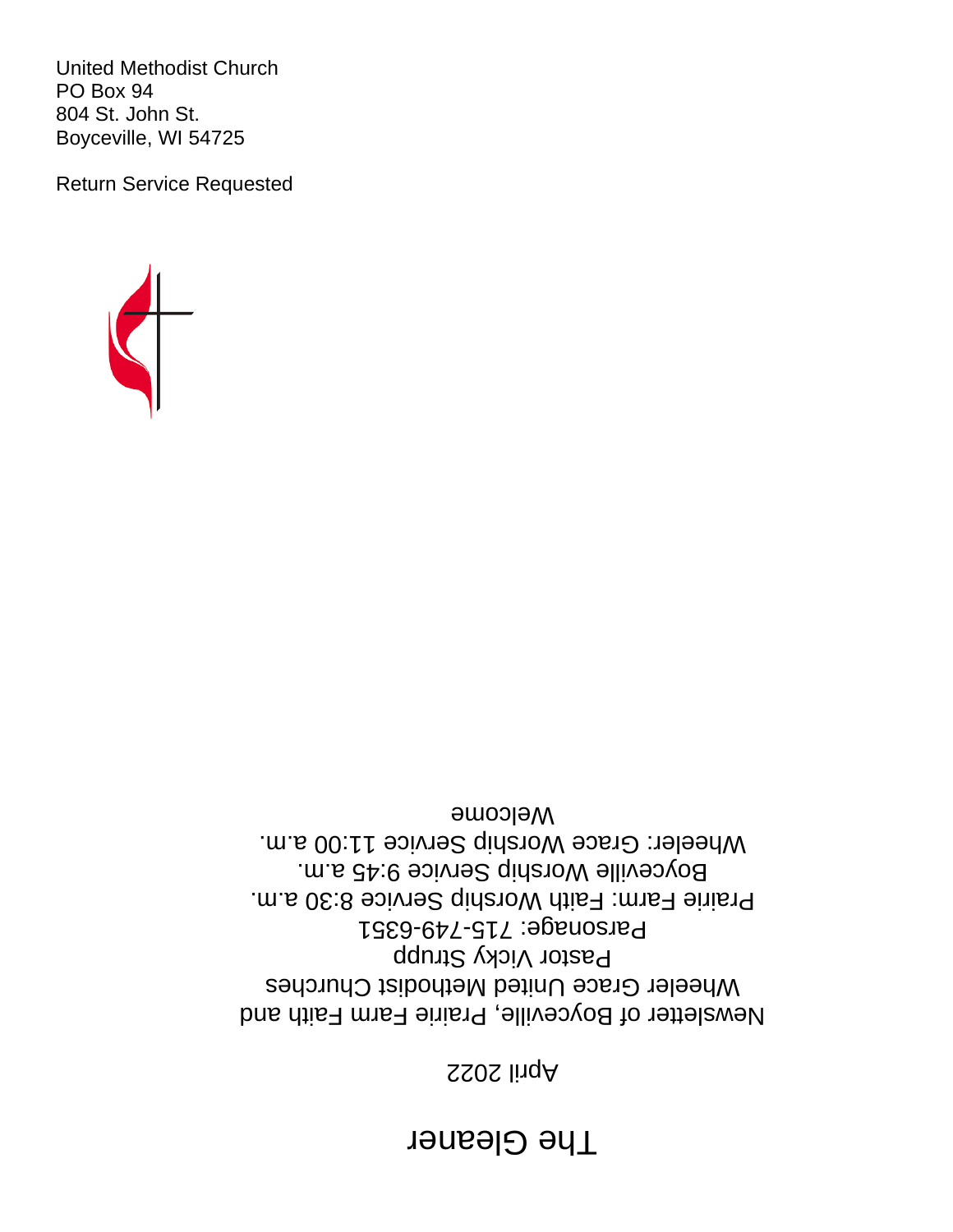Pastor Vicky's Reflections

*18 As Jesus was walking beside the Sea of Galilee, he saw two brothers, Simon called Peter and his brother Andrew. They were casting a net into the lake, for they were fishermen. 19 "Come, follow me," Jesus said, "and I will send you out to fish for people." 20 At once they left their nets and followed him. Matthew 4:18-20*

It's fascinating to read the gospel stories and notice the intersections- the times Jesus' life crossed the path of another person-and how each person was irrevocably changed by the occasion: a shunned leper received an unheard-of embrace; a woman caught in adultery is rescued by extraordinary mercy; a despised tax collector is invited into revolutionary ministry; a man four days dead is raised to life again; a young, terrified girl is asked to bear a world-changing baby. Over and over, when someone meets Jesus, transformation and restoration are waiting; there is something wondrous to be witnessed. The very birth narrative of Jesus is the image of the most profound intersections: God and earth meeting, and the latter being completely altered. The death to resurrection narrative is no less filled with life-changing intersections brimming with the promises of grace and mercy.

How often do we even think about how different our lives would be if we hadn't met Jesus on the long and winding road of our life journey? Our journey isn't complete if we only think about how our lives are/were changed by meeting Jesus. Friends, let us consider the people who have crossed our paths and changed our lives. Let us be grateful for them and the difference they've made on our journeys. May we reflect on the way we've been changed by those encounters with God, and the love and faith we've found. Let us remember our call as disciples to spread the Good News, in word but more so in action. Let us shine our light, so that someone else might glimpse the glory of God and be forever transformed.

Grace and peace,

Pastor Vicky



#### **Gleaner Deadline**

Gleaner news is due by noon on Tuesday, April 19th. Please contact Tammy Nelson at 715-505-2657 or [rtsmnelson@hotmail.com](mailto:rtsmnelson@hotmail.com) with your news. Thanks.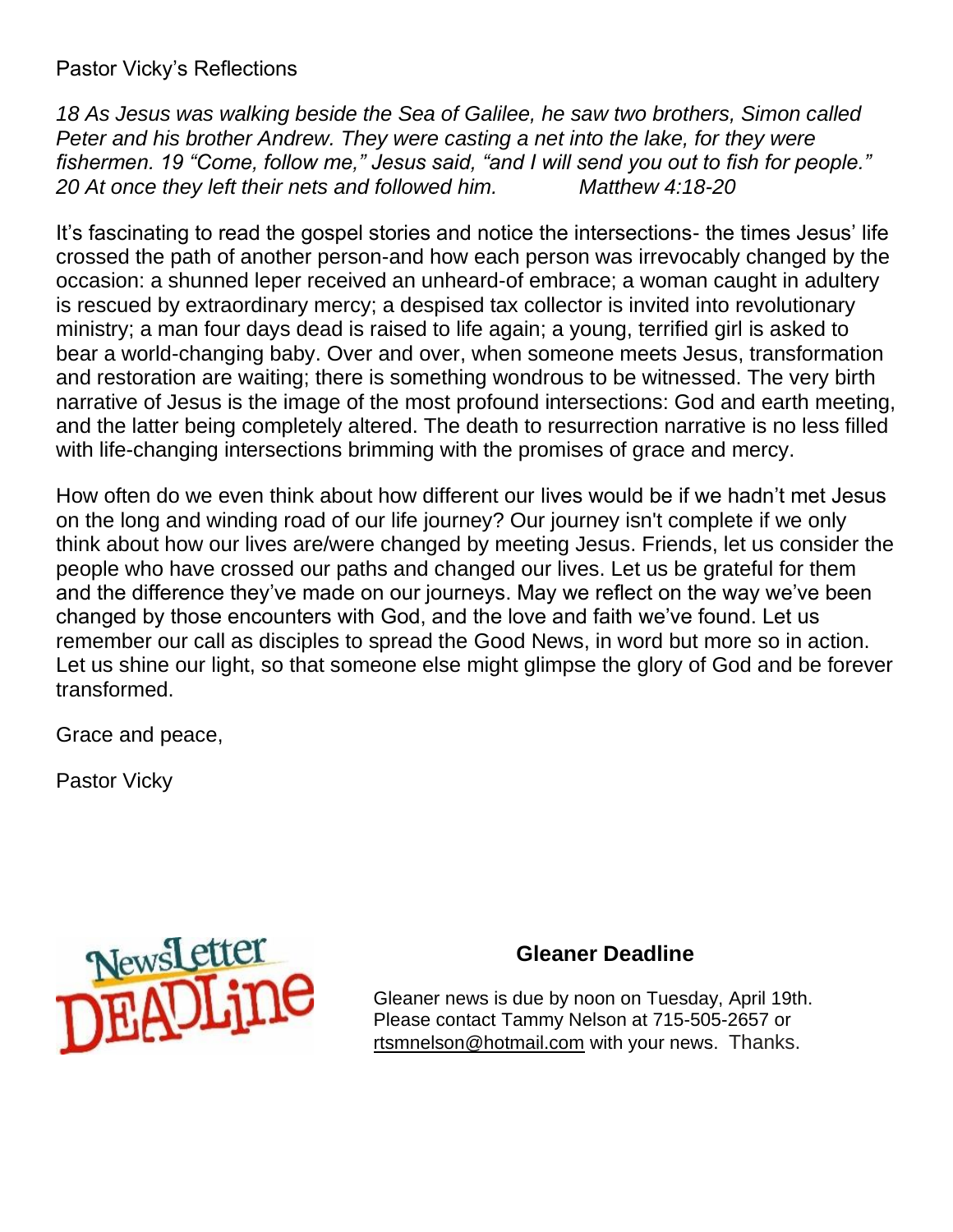## **Lent Worship Schedule**

7pm Worship, 6pm Soup/Hotdish and Sandwich

March 30- Prairie Farm

April 6- Boyceville

### **Holy Week Worship Schedule**

#### **Palm Sunday: April 10**

Regular Worship Times 8:30 a.m. at Prairie Farm Faith 9:45 a.m. at Boyceville 11 a.m. at Wheeler Grace

#### **Maundy Thursday: April 14**

7 p.m. Service at Wheeler Grace

#### **Good Friday: April 15**

7 p.m. Ecumenical Service at New Life Nazarene Church in Wheeler

#### **Easter Sunday: April 17**

Regular Worship Times 8:30 a.m. at Prairie Farm Faith 9:45 a.m. at Boyceville 11 a.m. at Wheeler Grace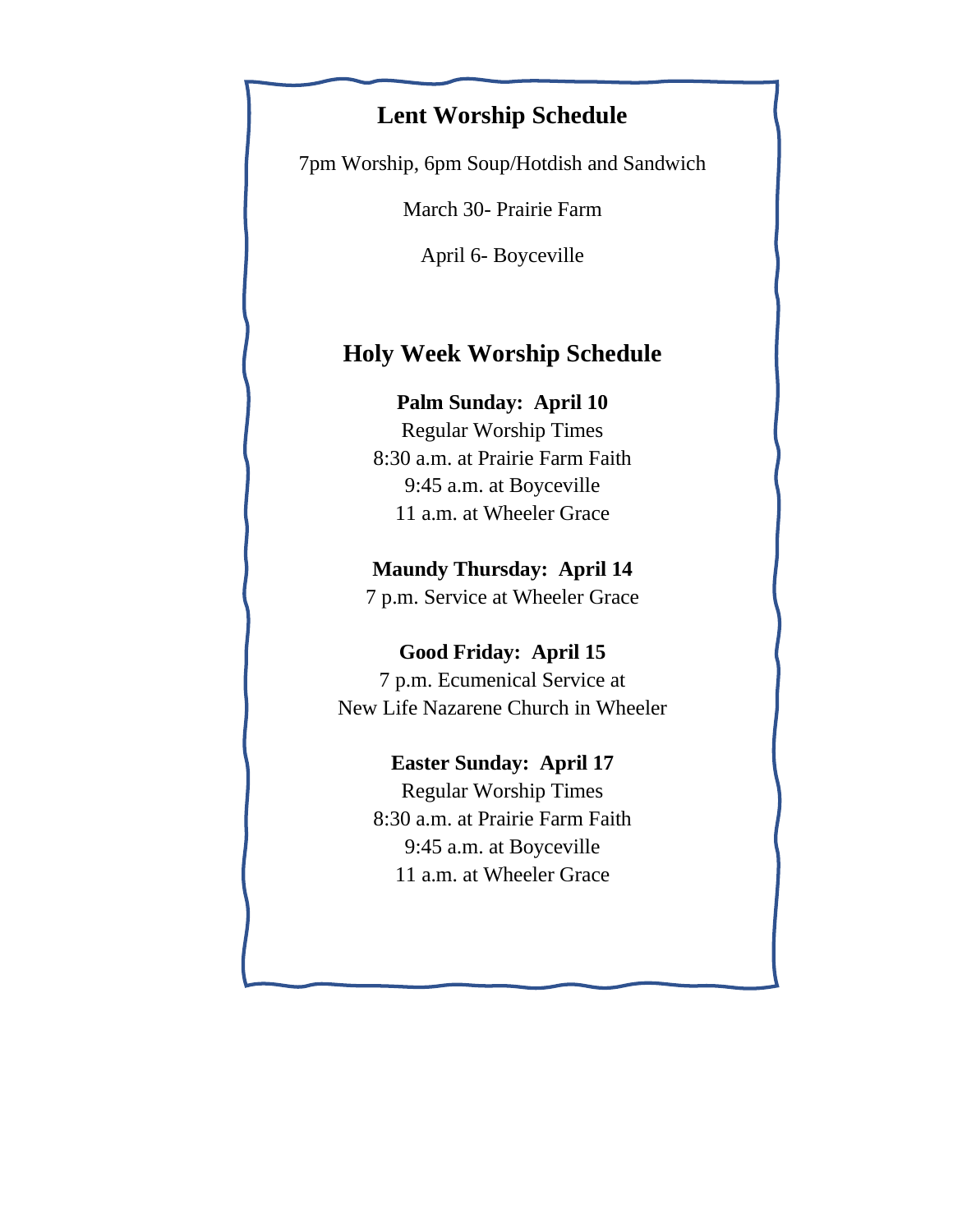# **Sermon by Phone**

The Boyceville church is offering a Sermon by Phone service. Each week you can call into our Sermon by Phone telephone number and listen to the scripture reading and sermon. The phone number is 715-309-5114. This is a Menomonie number, and it is a local phone number for Boyceville and Wheeler. There is no charge to listen to the sermon. The sermon will be available to call Sunday after 8 am. Each service will be available till the following Saturday afternoon. If you have any questions call Marguerite at 715-651-7880.

Sermon by Phone - call 715-309-5114. The message will change each week, but the phone number stays the same.

The sermon is also available on the United Methodist Church of Boyceville facebook page: and their website: boycevilleumc.org.

# *Scripture Readers for Boyceville*

|          | Reader               |  |
|----------|----------------------|--|
| April 3  | Merlyn Jones         |  |
| April 10 | <b>Carol Cherney</b> |  |

- April 17 Earl Blodgett
- April 24 Open please contact Marguerite if you can help

## **Boyceville Coffee Time**

Coffee Time after the service on April 10 and 24. Sonya Zebro and Jennifer Hall are serving on April 10. Servers are needed for April 24. Contact Marguerite if you can help.

### **Blessing Box**

The weather is getting warmer and hopefully we will be able to paint the Blessing Box soon and get it mounted outside. Sometime in the next few weeks a bin or box for items for the Blessing Box will be placed in the entryway at Boyceville. All food should be nonperishable and safe for the weather. No liquid or canned goods in freezing weather. Some suggestions for the box: powdered milk, cereal, hot chocolate mix, popcorn, powdered drink mixes, pudding mixes, cake mixes, fabric softener sheets, laundry detergent, dry pet food, personal care items, dry soup mix… This is not a complete list, just ideas to get you thinking. Still noodling the idea of place for prayer requests and little free library as well.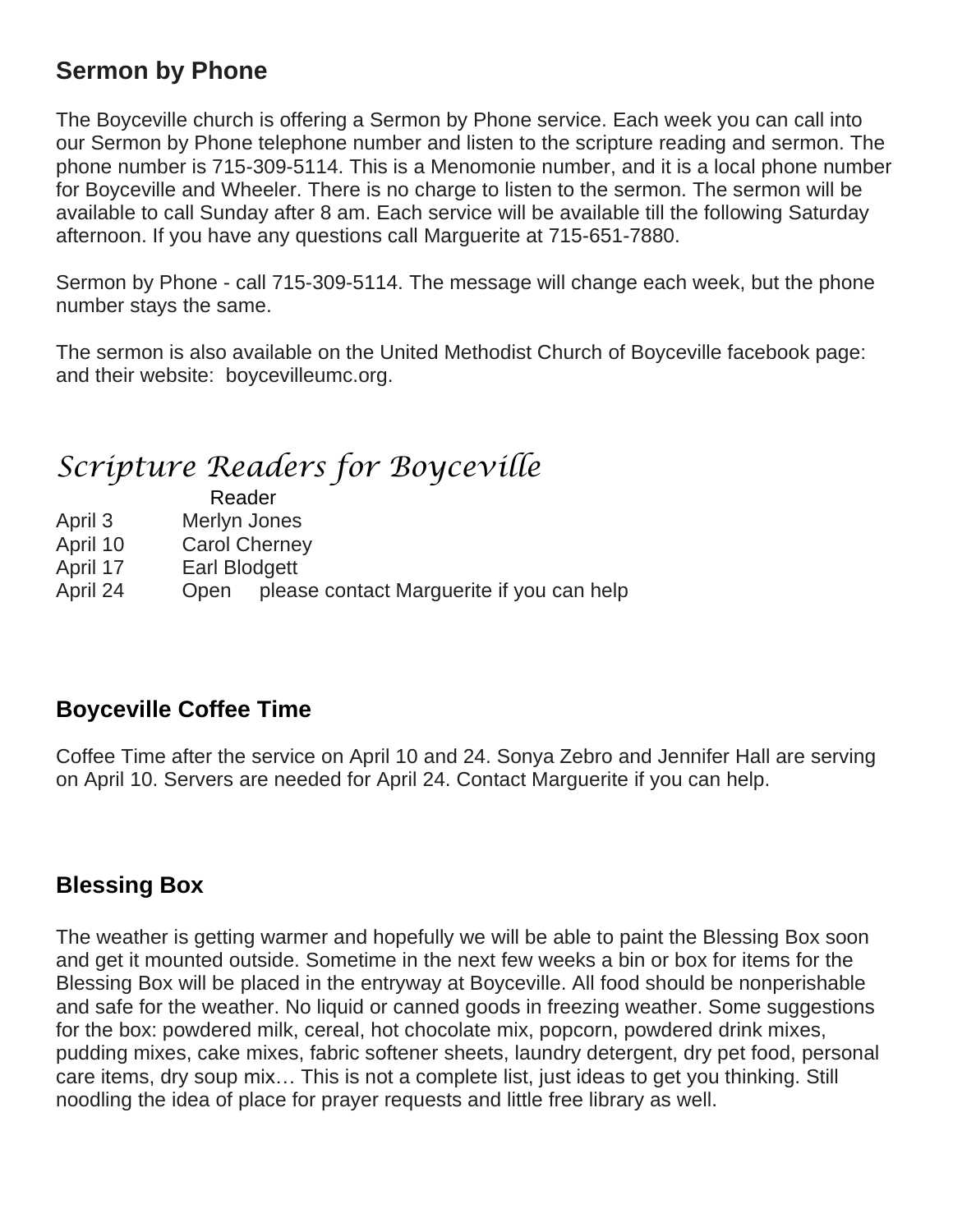

## **Mission News for Boyceville**

We collected 172 pairs of socks between the Boyceville and Wheeler congregations! Thank you to everyone who donated socks.

Quite a few yards of fleece were donated for the blanket project. Our sit and sew time to make the blankets is after the newsletter is published. There will be an update on blanket totals in the next newsletter.

Looking ahead we have the Wisconsin Annual Conference Ingathering for our May/June project. We will be collecting supplies for both the Home Care Kits and Personal Dignity Kits. We have ten 5-gallon buckets with lids for the Home Care Kits at the church. All kits must be completed and brought into the church by Sunday June 5th.

Items for the Home Care Kit

2 Bottles Liquid Household Cleaners - 16-40 oz. No spray bottles.

2 Bottles Dish Soap - 16-34 oz.

2 Bottles Liquid Laundry Detergent - 32-64 oz.

1 Scrub Brush - with or without handle

All items must be new. Buckets will be at the church.

Items for the Personal Dignity Kit

1 Bath Hand Towel - No kitchen towels.

1 Bath Washcloth - No dishcloths.

1 Adult Toothbrush - No multi-packs.

1 Bar Soap - 3-4 oz.

1 Bottle Shampoo - 15-18 oz.

1 Deodorant - 2-3 oz. Stick, roll on or pump.

1 Gallon Resealable Bag.

\$2 Donation for razor and toothpaste. Do not add these items to the bag. Place all the items, including the \$2, into the 1 gallon resealable bag.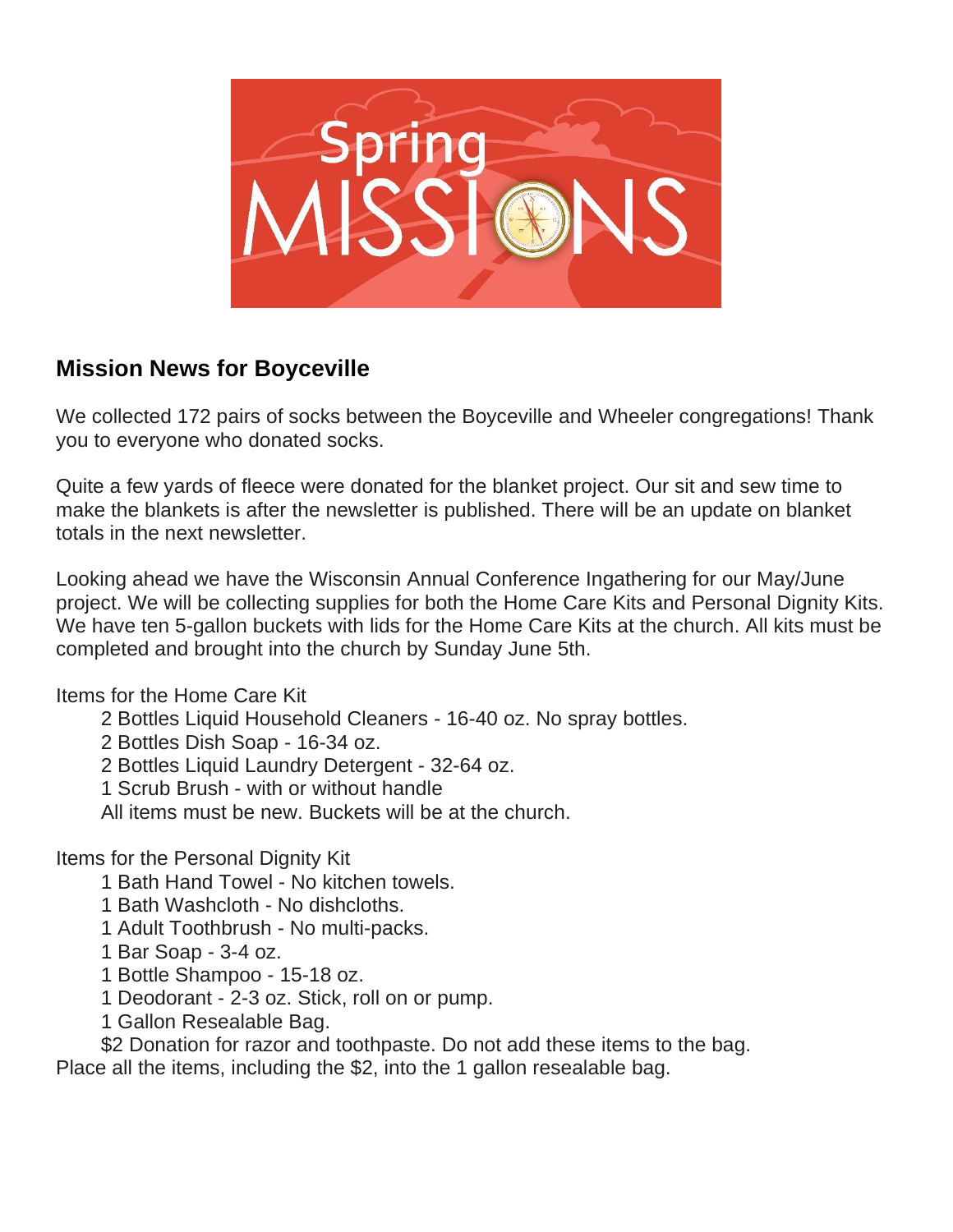# *Birthdays and Anniversaries in April*

- 2 Corey Goodell
- 
- 2 Chase Quast 18 Oscar Wyss
- 3 Shanoah Harren 19 Marvin Jones
- 
- 
- 2 Terry Wilcox 18 Stephen Silvius
	-
	-
- 3 Kathy Neck 19 Gloria Ford
- 4 Robin Burke 20 Gloria Solberg
	- 23 Gerald Schlottman
- 10 Penny Koehler 26 Cody Smith
	-
- 13 Carolyn Tireman 28 Bucky Nelson
- 
- 
- 28 James Hall
- 
- 13 Donna Otto 28 Steven Nelson
- 14 Pat Frisle 30 Rick Schmidt



Gloria Kahl Parker Knutson Chloe Howey Rex Nicholson Jeanna Hollister Amanda Roper Irene Schmidt Vernon Swinson Angela Jackson Lyle Minor Honduras Mission Food Harvest Ministry Coat Closet Our shut-ins & those in nursing homes

A reminder: Please remember our shut-ins with calls and cards. **Please keep our prayer list current by letting Pastor Vicky or Tammy know when names should be added or removed**.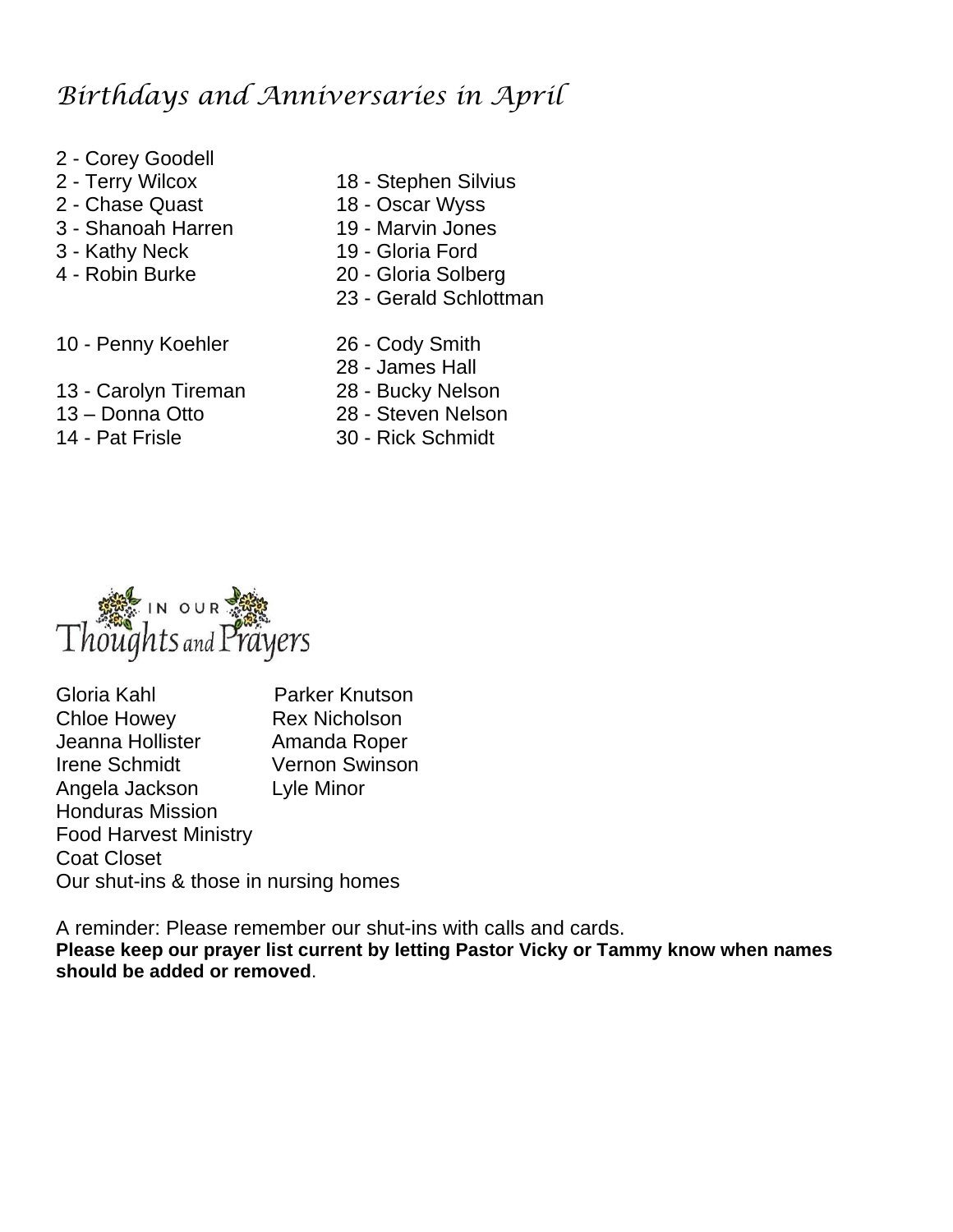# *Faith United Methodist Church News for April*

# Worship Service at 8:30 am



### Thank you:

- To Janice Salsbury and Christina Salsbury for vacuuming the basement floor, the entryway, and the sanctuary.
- To Roxanne White for cleaning the bathrooms.
- To Kelly Frisle for a monetary donation to our church.
- To the Youth In Christ for their great witness and for all who attended and enjoyed.
- To Ila Knutson for the great job as Membership Secretary from 2008-2021. Robin Burke begins 2022.
- To Lay Readers: Jim Strupp, Roxanne White, and Bill Wiseman.
- To Coffee Servers: Roxanne White and Margie Wiseman.

April 3 Open Open Open Open Open April 17 Open Open Open No Coffee April 24 Bill Wiseman Bill Wiseman Ila Knutson

 **Lay Reader Greeter/Usher Coffee/Snack**

April 10 Roxanne White Roxanne White Barbara Bender



Thanks to all who helped me celebrate by 90th birthday by coming to my party. Thanks for the cards, gifts and messages that made my day special. I appreciate your kindness. May God bless you all.

Bill Wiseman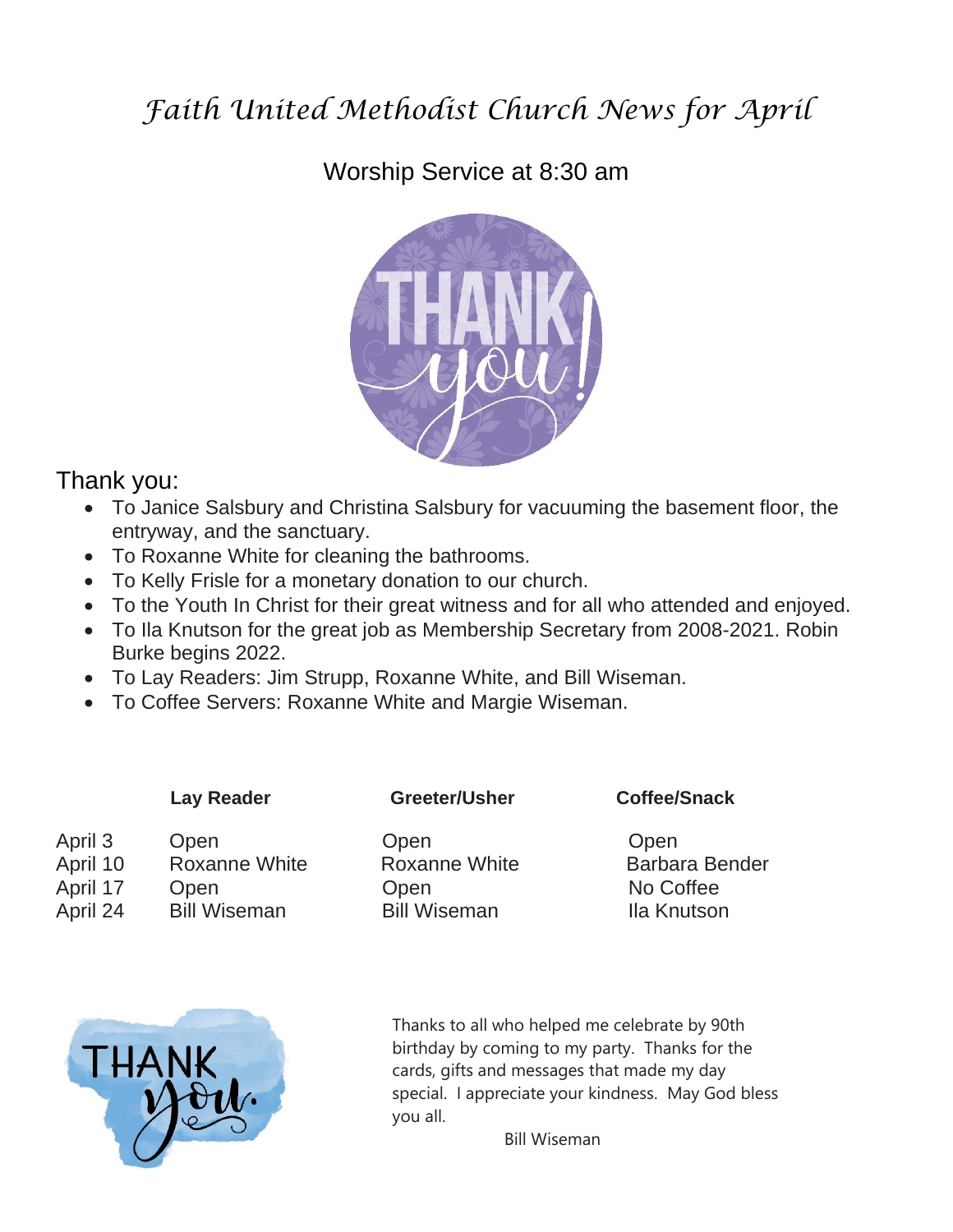## *Faith United Methodist Women*

Faith United Methodist Women have a new name! Legally, we are still UMW, but our new name is United Women In Faith. It came about through research and surveys of 24,000 UMW and women of other denominations. The changes and programs are data-informed and tested to address the needs and life styles of current members and new women for the 21<sup>st</sup> century. It should better nurture current members and help recruit new members to gather for faith, sisterhood, and action for women, children, and youth. We will meet on April 1<sup>st</sup> at 1:00 p.m. Ila Knutson has the program.

# **THRIFT SALE MAY 5-7**

We are having a thrift sale on May 5<sup>th</sup> starting at noon and going through the 6<sup>th</sup> and 7<sup>th</sup>, in conjunction with the Civic Club sales in the village of Prairie Farm. All proceeds will be going to the church. Start gathering and things can be brought that first week of May or left in the basement or preschool.